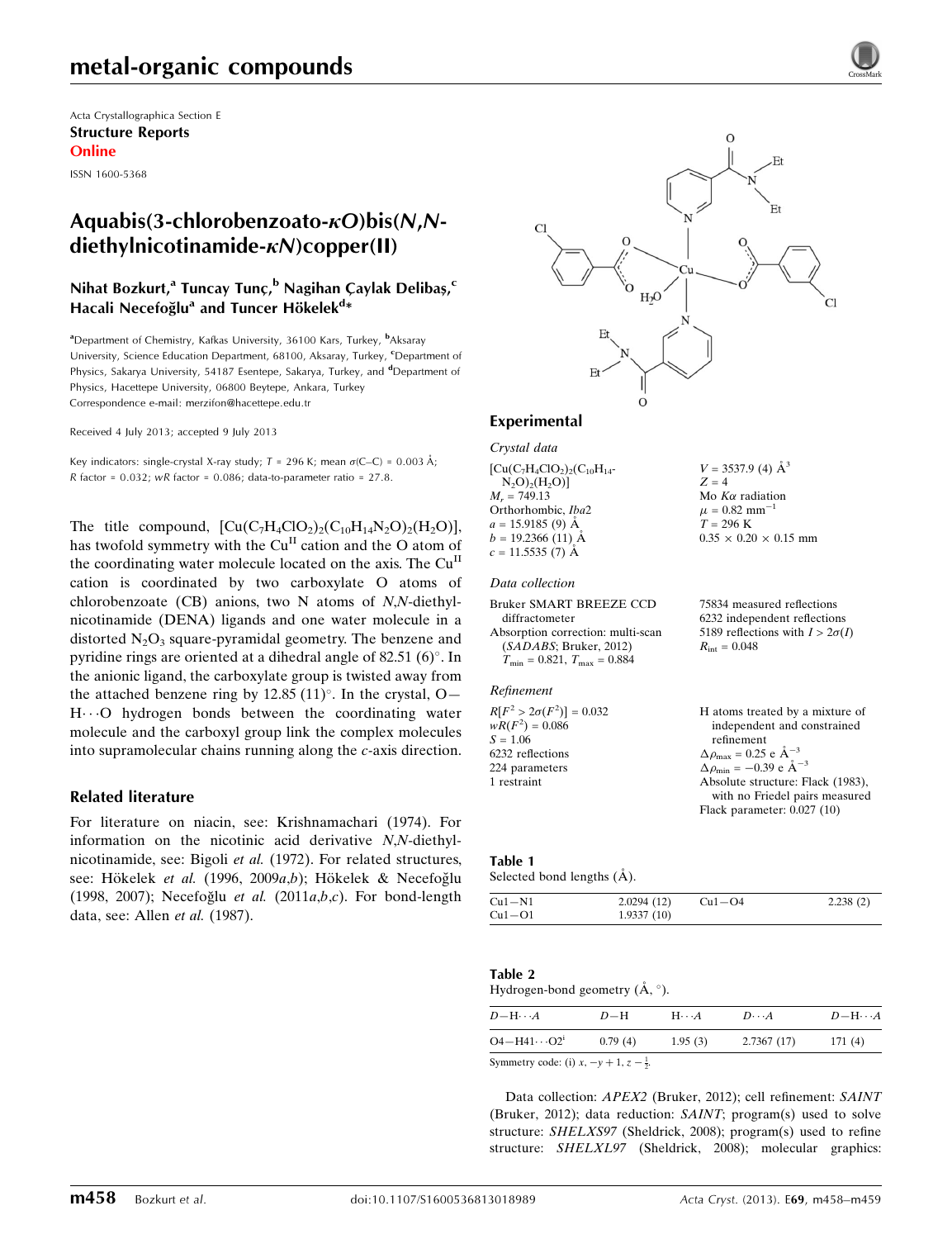ORTEP-3 for Windows (Farrugia, 2012); software used to prepare material for publication: WinGX (Farrugia, 2012) and PLATON (Spek, 2009).

The authors acknowledge the Aksaray University, Science and Technology Application and Research Center, Aksaray, Turkey, for the use of the Bruker SMART BREEZE CCD diffractometer (purchased under grant No. 2010K120480 of the State of Planning Organization).

Supplementary data and figures for this paper are available from the IUCr electronic archives (Reference: XU5719).

#### References

[Allen, F. H., Kennard, O., Watson, D. G., Brammer, L., Orpen, A. G. & Taylor,](https://scripts.iucr.org/cgi-bin/cr.cgi?rm=pdfbb&cnor=xu5719&bbid=BB1) R. (1987). [J. Chem. Soc. Perkin Trans.2](https://scripts.iucr.org/cgi-bin/cr.cgi?rm=pdfbb&cnor=xu5719&bbid=BB1) pp. S1–19.

- [Bigoli, F., Braibanti, A., Pellinghelli, M. A. & Tiripicchio, A. \(1972\).](https://scripts.iucr.org/cgi-bin/cr.cgi?rm=pdfbb&cnor=xu5719&bbid=BB2) Acta Cryst. B28[, 962–966.](https://scripts.iucr.org/cgi-bin/cr.cgi?rm=pdfbb&cnor=xu5719&bbid=BB2)
- Bruker (2012). APEX2, SAINT and SADABS[. Bruker AXS Inc. Madison,](https://scripts.iucr.org/cgi-bin/cr.cgi?rm=pdfbb&cnor=xu5719&bbid=BB3) [Wisconsin, USA.](https://scripts.iucr.org/cgi-bin/cr.cgi?rm=pdfbb&cnor=xu5719&bbid=BB3)
- [Farrugia, L. J. \(2012\).](https://scripts.iucr.org/cgi-bin/cr.cgi?rm=pdfbb&cnor=xu5719&bbid=BB4) J. Appl. Cryst. 45, 849–854.
- [Flack, H. D. \(1983\).](https://scripts.iucr.org/cgi-bin/cr.cgi?rm=pdfbb&cnor=xu5719&bbid=BB5) Acta Cryst. A39, 876–881.
- Hökelek, T., Dal, H., Tercan, B., Özbek, F. E. & Necefoğlu, H. (2009a). Acta Cryst. E65[, m466–m467.](https://scripts.iucr.org/cgi-bin/cr.cgi?rm=pdfbb&cnor=xu5719&bbid=BB6)
- Hökelek, T., Dal, H., Tercan, B., Özbek, F. E. & Necefoğlu, H. (2009b). Acta Cryst. E65[, m607–m608.](https://scripts.iucr.org/cgi-bin/cr.cgi?rm=pdfbb&cnor=xu5719&bbid=BB7)
- Hökelek, T., Gündüz, H. & Necefoğlu, H. (1996). Acta Cryst. C52, 2470–2473. Hökelek, T. & Necefoğlu, H. (1998). Acta Cryst. C54, 1242-1244.
- Hökelek, T. & Necefoğlu, H. (2007). Acta Cryst. E63, m821-m823.
- [Krishnamachari, K. A. V. R. \(1974\).](https://scripts.iucr.org/cgi-bin/cr.cgi?rm=pdfbb&cnor=xu5719&bbid=BB11) Am. J. Clin. Nutr. 27, 108–111.
- Necefoğlu, H., Maracı, A., Aktaş, V., Tercan, B. & Hökelek, T. (2011a). Acta Cryst. E67[, m780–m781.](https://scripts.iucr.org/cgi-bin/cr.cgi?rm=pdfbb&cnor=xu5719&bbid=BB12)
- Necefoğlu, H., Maracı, A., Özbek, F. E., Tercan, B. & Hökelek, T. (2011c). Acta Cryst. E67[, m619–m620.](https://scripts.iucr.org/cgi-bin/cr.cgi?rm=pdfbb&cnor=xu5719&bbid=BB13)
- Necefoğlu, H., Özbek, F. E., Öztürk, V., Adıgüzel, V. & Hökelek, T. (2011b). Acta Cryst. E67[, m1164–m1165.](https://scripts.iucr.org/cgi-bin/cr.cgi?rm=pdfbb&cnor=xu5719&bbid=BB14)
- [Sheldrick, G. M. \(2008\).](https://scripts.iucr.org/cgi-bin/cr.cgi?rm=pdfbb&cnor=xu5719&bbid=BB15) Acta Cryst. A64, 112–122.
- [Spek, A. L. \(2009\).](https://scripts.iucr.org/cgi-bin/cr.cgi?rm=pdfbb&cnor=xu5719&bbid=BB16) Acta Cryst. D65, 148–155.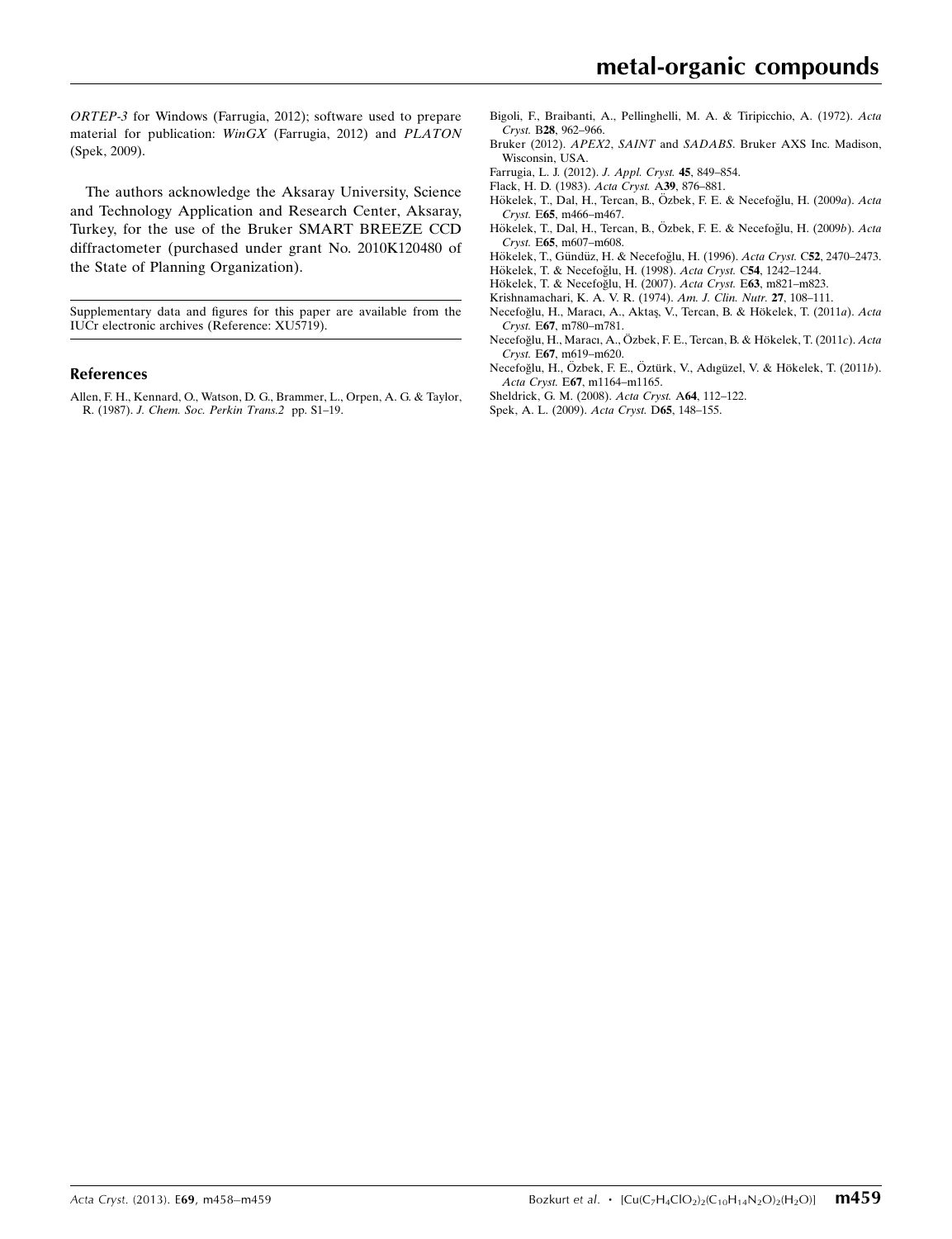# **supporting information**

*Acta Cryst.* (2013). E**69**, m458–m459 [doi:10.1107/S1600536813018989]

## **Aquabis(3-chlorobenzoato-***κO***)bis(***N***,***N***-diethylnicotinamide-***κN***)copper(II)**

### **Nihat Bozkurt, Tuncay Tunç, Nagihan Çaylak Delibaş, Hacali Necefoğlu and Tuncer Hökelek**

### **S1. Comment**

As a part of our ongoing investigations of transition metal complexes of nicotinamide (NA), one form of niacin (Krishnamachari, 1974), and/or the nicotinic acid derivative *N*,*N*-diethylnicotinamide (DENA), an important respiratory stimulant (Bigoli *et al.*, 1972), the title compound was synthesized and its crystal structure is reported herein.

The asymmetric unit of the title mononuclear Cu<sup>II</sup> complex, (Fig. 1), contains one-half molecule, the Cu<sup>II</sup> cation is located on a twofold rotation axis and is coordinated by carboxylate O atoms of two chlorobenzoate (CB) anions, N atoms of two *N*,*N*-diethylnicotinamide (DENA) ligands and by one water molecule, located on a twofold rotation axis, all ligands coordinating in a monodentate manner. The crystal structures of similar complexes of  $Cu<sup>II</sup>$ ,  $Co<sup>II</sup>$ ,  $Ni<sup>II</sup>$ ,  $Mn<sup>II</sup>$  and  $Zn<sup>II</sup>$ cations,  $[Cu(C_7H_3O_2)(C_{10}H_{14}N_2O)_2]$  (Hökelek *et al.*, 1996);  $[Cu(C_9H_9O_2)(C_{10}H_{14}N_2O)_2(H_2O)_2]$  (Necefoğlu *et al.*, 2011*a*); [Cu(C7H4FO2)2(C10H14N2O)2(H2O)2] (Necefoğlu *et al.*, 2011*b*); [Co(C6H6N2O)2(C7H4NO4)2(H2O)2] (Hökelek & Necefoğlu, 1998); [Co(C9H9O2)2(C10H14N2O)2(H2O)2] (Necefoğlu *et al.*, 2011*c*); [Ni(C7H4ClO2)2(C6H6N2O)2(H2O)2] (Hökelek *et al.*, 2009*a*); [Mn(C9H10NO2)2(H2O)4].2H2O (Hökelek & Necefoğlu, 2007) and [Zn(C7H4BrO2)2(C6H6N2O)2(H2O)2] (Hökelek *et al.*, 2009*b*) have also been reported. In the first copper(II) complex mentioned above the two benzoate ions coordinate to the  $Cu<sup>II</sup>$  atom as bidentate ligands, while in the other structures all the ligands coordinate in a monodentate manner.

In the title complex, the four symmetry related O and N atoms (O1, O1a and N1, N1a) [symmetry code: (a) - *x*, 1 -  $v$ , *z*] in the equatorial plane around the  $Cu<sup>II</sup>$  cation form a distorted square-planar arrangement, while the distorted squarepyramidal coordination is completed by the water O atom (O4) in the axial position.

The Cu—O bond lengths are 1.9346 (11) Å (for benzoate oxygen) and 2.238 (2) Å (for water oxygen), and the Cu—N bond length is 2.0303 (14) Å, close to standard values (Allen *et al.*, 1987). The Cu atom is displaced out of the meanplane of the carboxylate group (O1/C1/O2) by -0.1606 (1) Å. The dihedral angle between the planar carboxylate group and the adjacent benzene ring *A* (C2—C7) is 12.85 (11)°. The benzene *A* (C2—C7) and the pyridine *B* (N1/C8—C12) rings are oriented at a dihedral angle of 82.51 (6)°.

In the crystal, strong O—H···O hydrogen bonds (Table 2) link the water hydrogens to the carboxylate oxygens into infinite chains along the c-axis.

### **S2. Experimental**

The title compound was prepared by the reaction of  $CuSO<sub>4</sub>5H<sub>2</sub>O$  (1.25 g, 5 mmol) in H<sub>2</sub>O (100 ml) and diethylnicotinamide (1.78 g, 10 mmol) in H<sub>2</sub>O (20 ml) with sodium 3-chlorobenzoate (1.79 g, 10 mmol) in H<sub>2</sub>O (100 ml). The mixture was set aside to crystallize at ambient temperature for five days, giving blue single crystals.

### **S3. Refinement**

Atom H41 (for H2O) was located in a difference Fourier map and was refined freely. The C-bound H-atoms were positioned geometrically with C—H = 0.93, 0.97 and 0.96 Å, for aromatic, methylene and methyl H-atoms, respectively,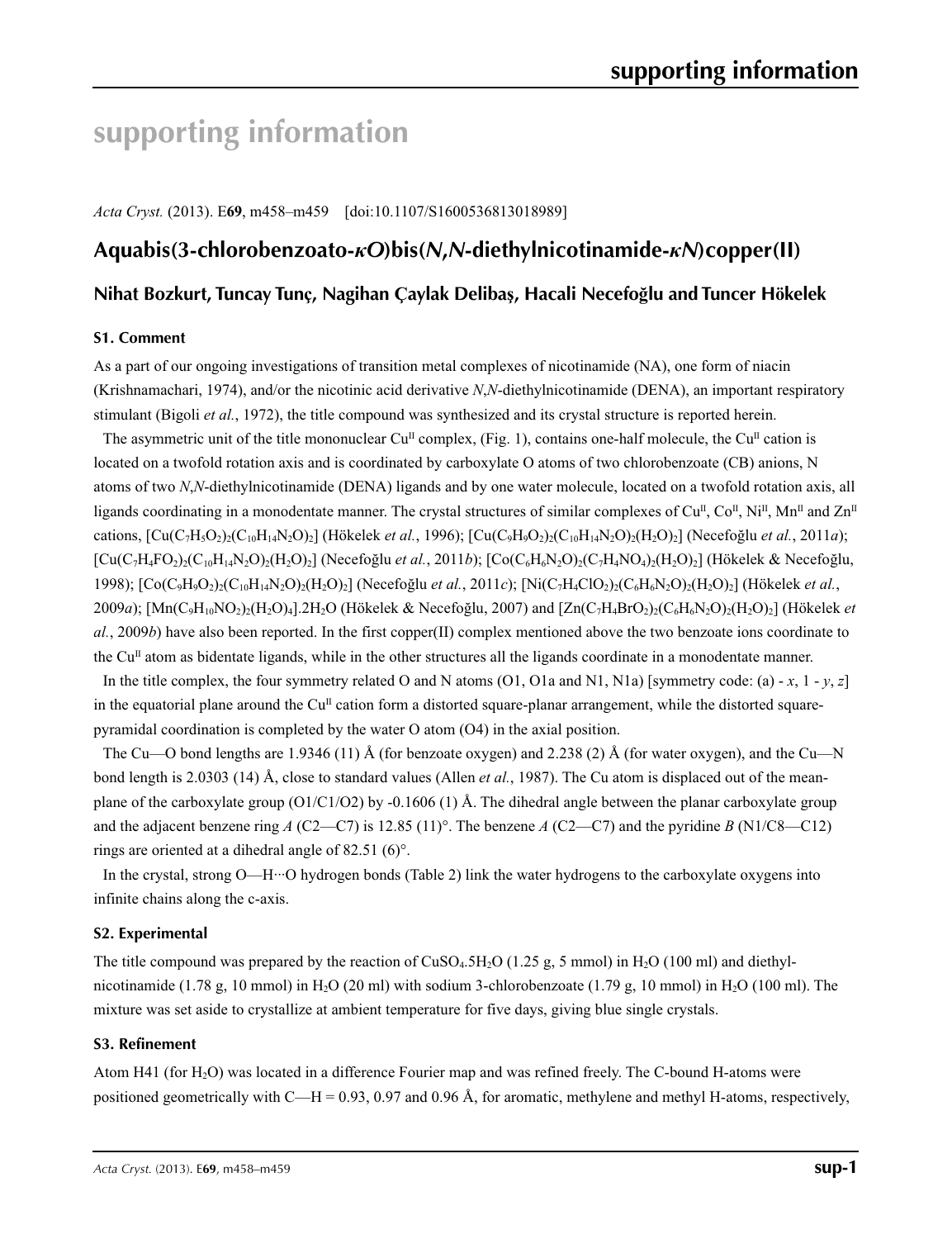and constrained to ride on their parent atoms, with  $U_{iso}(H) = k \times U_{eq}(C)$ , where k = 1.5 for methyl H-atoms and k = 1.2 for all other H-atoms.



## **Figure 1**

The molecular structure of the title molecule with the atom-numbering scheme. Displacement ellipsoids are drawn at the 50% probability level [symmetry code: (a) 2 - *x*, 1 - *y*, *z*]. Hydrogen atoms have been omitted for clarity.

### **Aquabis(3-chlorobenzoato-***κO***)bis(***N***,***N***-diethylnicotinamide-***κN***)copper(II)**

| Crystal data                             |                                                                         |
|------------------------------------------|-------------------------------------------------------------------------|
| $[Cu(C7H4ClO2)2(C10H14N2O)2(H2O)]$       | $F(000) = 1556$                                                         |
| $M_r = 749.13$                           | $D_x = 1.406$ Mg m <sup>-3</sup>                                        |
| Orthorhombic, <i>Iba2</i>                | Mo Ka radiation, $\lambda = 0.71073$ Å                                  |
| Hall symbol: I 2 -2c                     | Cell parameters from 9278 reflections                                   |
| $a = 15.9185(9)$ Å                       | $\theta$ = 2.2–30.7°                                                    |
| $b = 19.2366(11)$ Å                      | $\mu = 0.82$ mm <sup>-1</sup>                                           |
| $c = 11.5535(7)$ Å                       | $T = 296 \text{ K}$                                                     |
| $V = 3537.9$ (4) Å <sup>3</sup>          | Block, blue                                                             |
| $Z=4$                                    | $0.35 \times 0.20 \times 0.15$ mm                                       |
| Data collection                          |                                                                         |
| Bruker SMART BREEZE CCD                  | 75834 measured reflections                                              |
| diffractometer                           | 6232 independent reflections                                            |
| Radiation source: fine-focus sealed tube | 5189 reflections with $I > 2\sigma(I)$                                  |
| Graphite monochromator                   | $R_{\rm int} = 0.048$                                                   |
| $\varphi$ and $\omega$ scans             | $\theta_{\text{max}} = 32.3^{\circ}, \theta_{\text{min}} = 1.7^{\circ}$ |
| Absorption correction: multi-scan        | $h = -23 \rightarrow 23$                                                |
| (SADABS; Bruker, 2012)                   | $k = -28 \rightarrow 28$                                                |
| $T_{\min} = 0.821$ , $T_{\max} = 0.884$  | $l = -17 \rightarrow 16$                                                |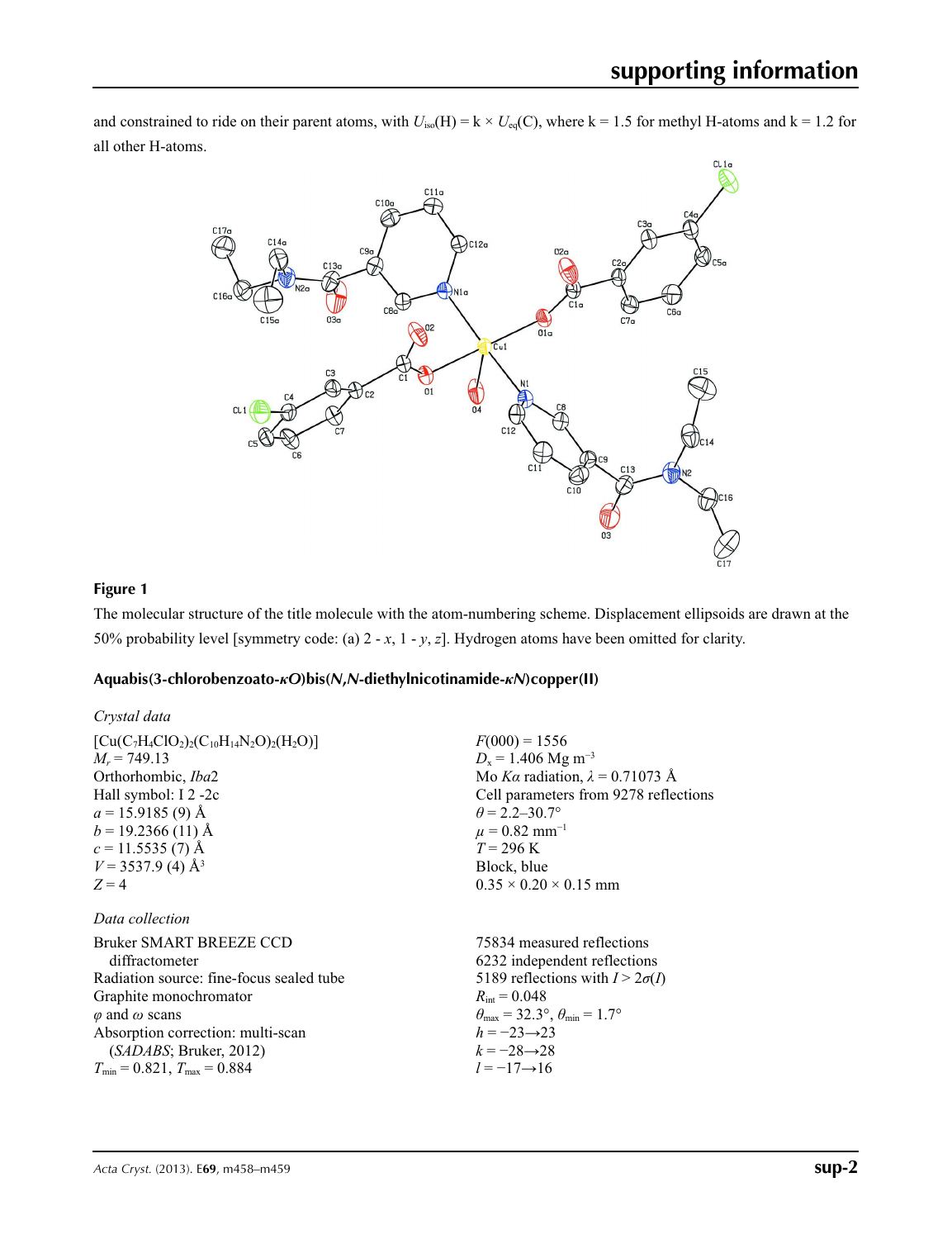*Refinement*

| Refinement on $F^2$                              | Hydrogen site location: inferred from            |
|--------------------------------------------------|--------------------------------------------------|
| Least-squares matrix: full                       | neighbouring sites                               |
| $R[F^2 > 2\sigma(F^2)] = 0.032$                  | H atoms treated by a mixture of independent      |
| $wR(F^2) = 0.086$                                | and constrained refinement                       |
| $S = 1.06$                                       | $w = 1/[\sigma^2(F_0^2) + (0.049P)^2 + 0.4582P]$ |
| 6232 reflections                                 | where $P = (F_o^2 + 2F_c^2)/3$                   |
| 224 parameters                                   | $(\Delta/\sigma)_{\text{max}} = 0.002$           |
| 1 restraint                                      | $\Delta\rho_{\rm max} = 0.25$ e Å <sup>-3</sup>  |
| Primary atom site location: structure-invariant  | $\Delta\rho_{\rm min} = -0.39 \text{ e A}^{-3}$  |
| direct methods                                   | Absolute structure: Flack (1983), with no        |
| Secondary atom site location: difference Fourier | Friedel pairs measured                           |
| map                                              | Absolute structure parameter: 0.027 (10)         |

### *Special details*

**Geometry**. All esds (except the esd in the dihedral angle between two l.s. planes) are estimated using the full covariance matrix. The cell esds are taken into account individually in the estimation of esds in distances, angles and torsion angles; correlations between esds in cell parameters are only used when they are defined by crystal symmetry. An approximate (isotropic) treatment of cell esds is used for estimating esds involving l.s. planes.

**Refinement**. Refinement of  $F^2$  against ALL reflections. The weighted R-factor wR and goodness of fit S are based on  $F^2$ , conventional R-factors R are based on F, with F set to zero for negative  $F^2$ . The threshold expression of  $F^2 > 2 \text{sigma}(F^2)$  is used only for calculating R-factors(gt) etc. and is not relevant to the choice of reflections for refinement. R-factors based on  $F<sup>2</sup>$  are statistically about twice as large as those based on F, and R- factors based on ALL data will be even larger.

*Fractional atomic coordinates and isotropic or equivalent isotropic displacement parameters (Å<sup>2</sup>)* 

|                | $\boldsymbol{x}$ | $\mathcal{Y}$ | z           | $U_{\rm iso}$ */ $U_{\rm eq}$ |  |
|----------------|------------------|---------------|-------------|-------------------------------|--|
| Cu1            | 1.0000           | 0.5000        | 0.41873(3)  | 0.03000(6)                    |  |
| C11            | 1.46828(3)       | 0.59979(3)    | 0.63513(5)  | 0.06445(15)                   |  |
| O <sub>1</sub> | 1.11786(6)       | 0.52434(6)    | 0.41852(13) | 0.0393(2)                     |  |
| O <sub>2</sub> | 1.14688(8)       | 0.52348(10)   | 0.60832(13) | 0.0614(4)                     |  |
| O <sub>3</sub> | 0.84439(11)      | 0.72659(11)   | 0.16031(16) | 0.0800(5)                     |  |
| O <sub>4</sub> | 1.0000           | 0.5000        | 0.22505(18) | 0.0538(6)                     |  |
| H41            | 1.0395(19)       | 0.4937(15)    | 0.185(4)    | $0.083(10)*$                  |  |
| N1             | 0.96843(7)       | 0.60210(6)    | 0.42656(14) | 0.0353(2)                     |  |
| N2             | 0.74305(10)      | 0.72799(9)    | 0.29566(14) | 0.0469(3)                     |  |
| C1             | 1.16668(9)       | 0.52875(9)    | 0.50510(15) | 0.0363(3)                     |  |
| C <sub>2</sub> | 1.25768(9)       | 0.54254(8)    | 0.47400(14) | 0.0349(3)                     |  |
| C <sub>3</sub> | 1.31396(9)       | 0.56202(9)    | 0.56019(15) | 0.0391(3)                     |  |
| H <sub>3</sub> | 1.2964           | 0.5673        | 0.6364      | $0.047*$                      |  |
| C4             | 1.39704(10)      | 0.57329(8)    | 0.52927(16) | 0.0414(3)                     |  |
| C <sub>5</sub> | 1.42506(9)       | 0.56541(8)    | 0.4176(2)   | 0.0469(3)                     |  |
| H <sub>5</sub> | 1.4812           | 0.5729        | 0.3992      | $0.056*$                      |  |
| C6             | 1.36773(12)      | 0.54600(10)   | 0.33236(19) | 0.0514(4)                     |  |
| H <sub>6</sub> | 1.3857           | 0.5403        | 0.2563      | $0.062*$                      |  |
| C7             | 1.28426(11)      | 0.53510(9)    | 0.36030(17) | 0.0422(4)                     |  |
| H7             | 1.2460           | 0.5228        | 0.3030      | $0.051*$                      |  |
| C8             | 0.90811(10)      | 0.62540(8)    | 0.35534(15) | 0.0372(3)                     |  |
| H8             | 0.8802           | 0.5936        | 0.3084      | $0.045*$                      |  |
| C9             | 0.88569(10)      | 0.69476(8)    | 0.34881(14) | 0.0398(3)                     |  |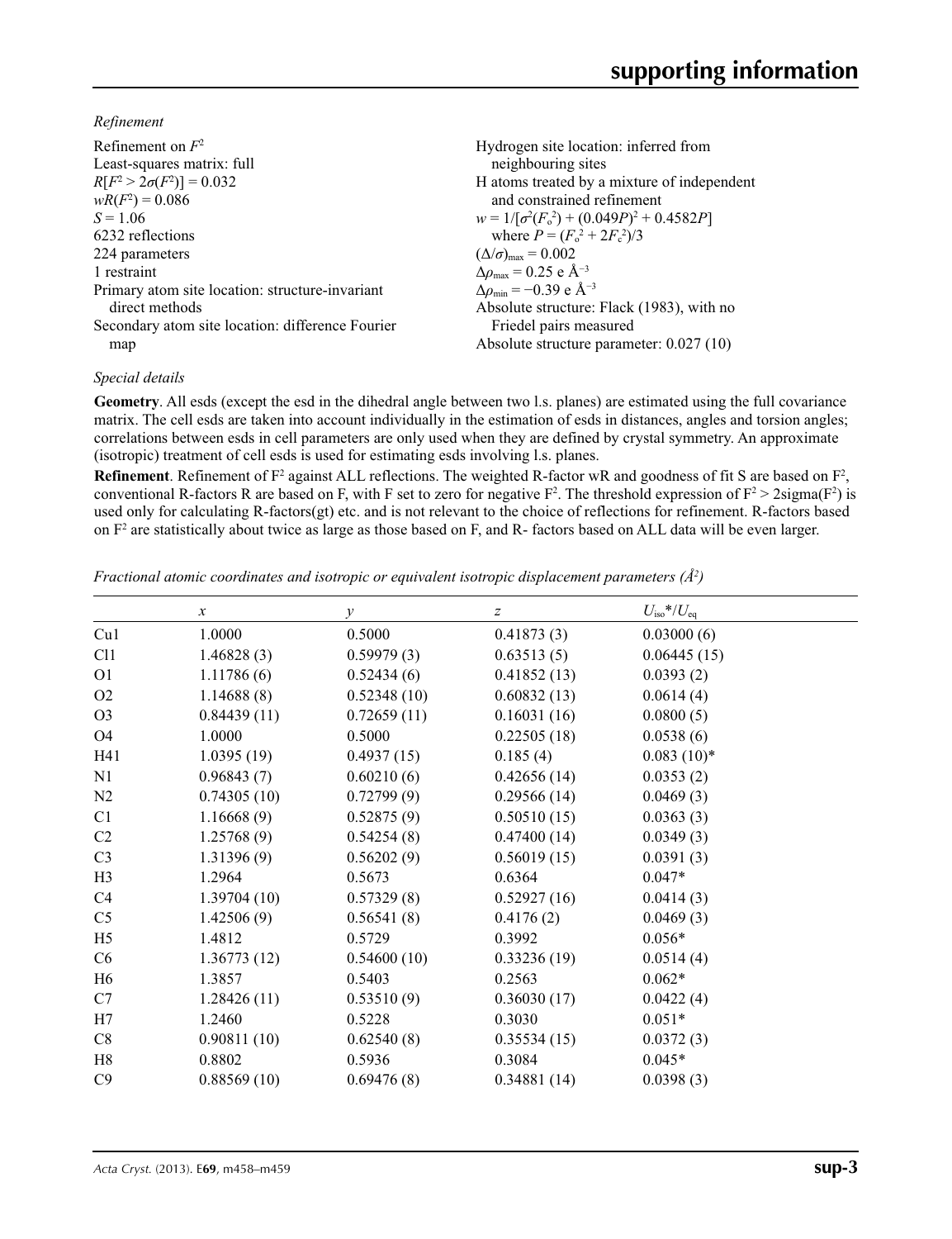| C10  | 0.92796(12) | 0.74174(8)  | 0.4190(2)   | 0.0510(4) |
|------|-------------|-------------|-------------|-----------|
| H10  | 0.9146      | 0.7888      | 0.4161      | $0.061*$  |
| C11  | 0.99002(12) | 0.71828(10) | 0.4931(2)   | 0.0509(4) |
| H11  | 1.0188      | 0.7490      | 0.5409      | $0.061*$  |
| C12  | 1.00827(10) | 0.64755(10) | 0.49440(18) | 0.0412(3) |
| H12  | 1.0497      | 0.6314      | 0.5443      | $0.049*$  |
| C13  | 0.82193(13) | 0.71794(10) | 0.26044(15) | 0.0462(4) |
| C14  | 0.71426(12) | 0.71772(12) | 0.4142(2)   | 0.0551(4) |
| H14A | 0.6784      | 0.7563      | 0.4361      | $0.066*$  |
| H14B | 0.7625      | 0.7177      | 0.4656      | $0.066*$  |
| C15  | 0.6667(2)   | 0.65112(17) | 0.4298(3)   | 0.0907(8) |
| H15A | 0.6454      | 0.6486      | 0.5074      | $0.136*$  |
| H15B | 0.7036      | 0.6125      | 0.4159      | $0.136*$  |
| H15C | 0.6208      | 0.6496      | 0.3760      | $0.136*$  |
| C16  | 0.68061(14) | 0.75374(11) | 0.2115(2)   | 0.0546(5) |
| H16A | 0.6255      | 0.7363      | 0.2325      | $0.066*$  |
| H16B | 0.6943      | 0.7358      | 0.1353      | $0.066*$  |
| C17  | 0.6778(2)   | 0.83180(13) | 0.2067(3)   | 0.0864(9) |
| H17A | 0.6405      | 0.8462      | 0.1461      | $0.130*$  |
| H17B | 0.7332      | 0.8495      | 0.1916      | $0.130*$  |
| H17C | 0.6581      | 0.8496      | 0.2795      | $0.130*$  |
|      |             |             |             |           |

*Atomic displacement parameters (Å2 )*

|                | $U^{11}$   | $U^{22}$    | $U^{33}$    | $U^{12}$      | $U^{13}$     | $U^{23}$      |
|----------------|------------|-------------|-------------|---------------|--------------|---------------|
| Cu1            | 0.02380(9) | 0.03532(10) | 0.03087(11) | 0.00119(8)    | 0.000        | 0.000         |
| C11            | 0.0404(2)  | 0.0777(3)   | 0.0752(4)   | $-0.0116(2)$  | $-0.0184(2)$ | 0.0065(3)     |
| O <sub>1</sub> | 0.0265(4)  | 0.0465(5)   | 0.0449(5)   | $-0.0019(4)$  | $-0.0005(5)$ | $-0.0018(7)$  |
| O2             | 0.0334(6)  | 0.1087(12)  | 0.0420(7)   | $-0.0084(7)$  | 0.0062(5)    | 0.0074(8)     |
| O <sub>3</sub> | 0.0700(10) | 0.1258(14)  | 0.0442(8)   | 0.0380(10)    | 0.0141(8)    | 0.0253(10)    |
| <b>O4</b>      | 0.0329(9)  | 0.1020(18)  | 0.0265(10)  | 0.0133(9)     | 0.000        | 0.000         |
| N1             | 0.0290(5)  | 0.0383(5)   | 0.0385(7)   | 0.0010(4)     | 0.0002(6)    | $-0.0028(6)$  |
| N2             | 0.0421(7)  | 0.0617(8)   | 0.0369(7)   | 0.0086(6)     | $-0.0025(6)$ | $-0.0013(7)$  |
| C <sub>1</sub> | 0.0271(6)  | 0.0404(8)   | 0.0414(8)   | 0.0011(5)     | 0.0034(5)    | 0.0022(6)     |
| C <sub>2</sub> | 0.0259(6)  | 0.0380(7)   | 0.0408(8)   | 0.0008(5)     | 0.0023(6)    | 0.0036(6)     |
| C <sub>3</sub> | 0.0304(6)  | 0.0462(8)   | 0.0409(8)   | $-0.0006(6)$  | $-0.0011(6)$ | 0.0060(6)     |
| C4             | 0.0292(6)  | 0.0394(7)   | 0.0556(10)  | $-0.0005(6)$  | $-0.0050(6)$ | 0.0073(7)     |
| C <sub>5</sub> | 0.0283(6)  | 0.0440(7)   | 0.0683(10)  | $-0.0026(5)$  | 0.0105(8)    | 0.0012(10)    |
| C6             | 0.0425(9)  | 0.0593(10)  | 0.0523(11)  | $-0.0073(7)$  | 0.0181(8)    | $-0.0060(8)$  |
| C7             | 0.0353(7)  | 0.0488(9)   | 0.0426(9)   | $-0.0033(6)$  | 0.0052(7)    | $-0.0042(7)$  |
| C8             | 0.0340(7)  | 0.0392(7)   | 0.0385(8)   | 0.0023(5)     | $-0.0017(6)$ | $-0.0016(6)$  |
| C9             | 0.0390(7)  | 0.0417(7)   | 0.0389(8)   | 0.0065(6)     | 0.0043(6)    | 0.0030(6)     |
| C10            | 0.0548(9)  | 0.0352(6)   | 0.0631(10)  | 0.0041(6)     | 0.0000(11)   | $-0.0029(10)$ |
| C11            | 0.0458(9)  | 0.0426(9)   | 0.0643(12)  | $-0.0027(7)$  | $-0.0054(8)$ | $-0.0141(8)$  |
| C12            | 0.0339(7)  | 0.0463(8)   | 0.0435(9)   | 0.0026(6)     | $-0.0029(6)$ | $-0.0071(7)$  |
| C13            | 0.0503(9)  | 0.0505(9)   | 0.0377(9)   | 0.0151(8)     | 0.0031(7)    | 0.0035(7)     |
| C14            | 0.0438(8)  | 0.0812(12)  | 0.0405(8)   | 0.0058(8)     | 0.0010(9)    | $-0.0060(12)$ |
| C15            | 0.099(2)   | 0.0903(18)  | 0.0825(19)  | $-0.0149(15)$ | 0.0178(19)   | 0.0077(18)    |
|                |            |             |             |               |              |               |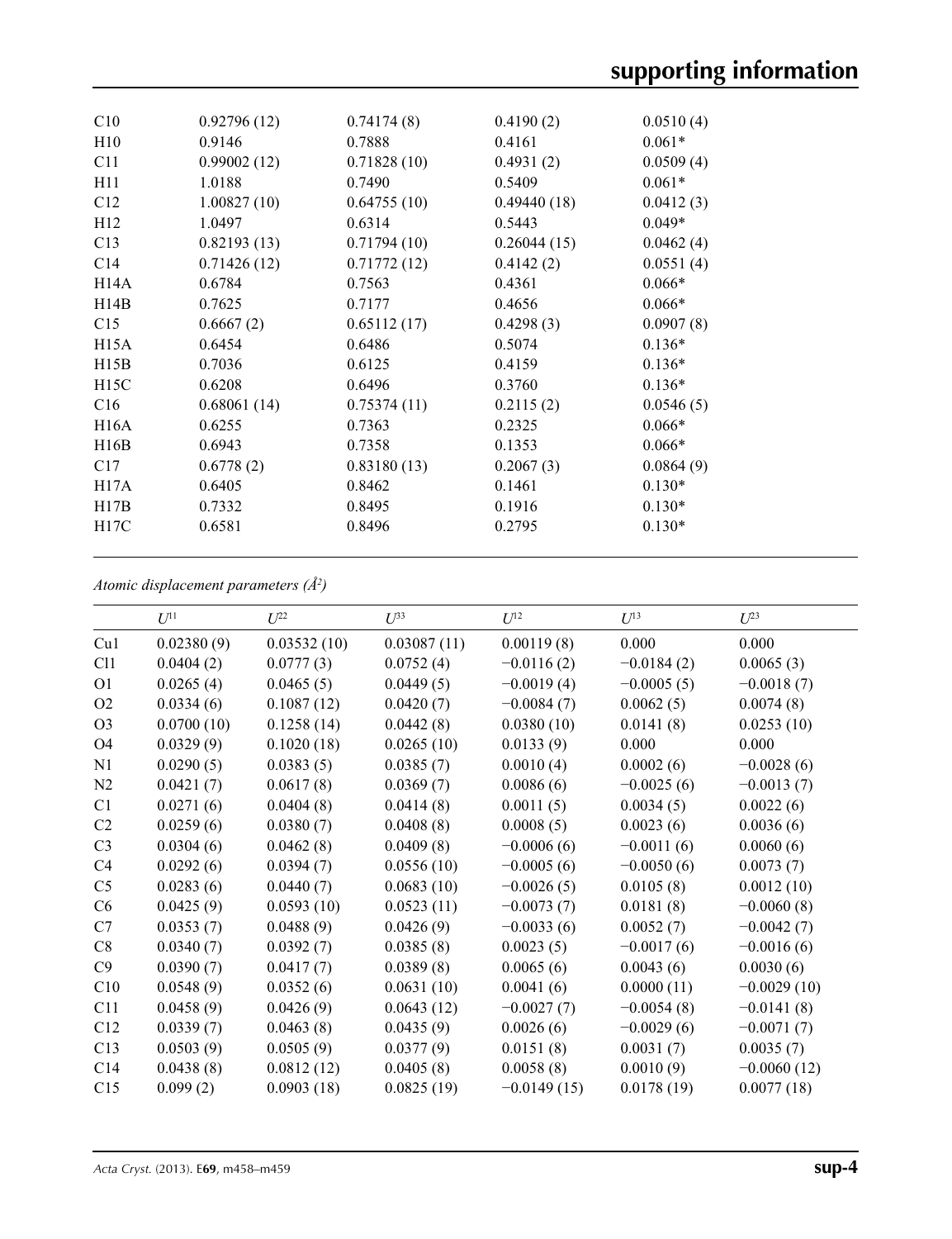# **supporting information**

| C16             | 0.0501(10) | 0.0630(11) | 0.0508(10) | 0.0082(8)  | $-0.0108(8)$  | $-0.0045(9)$  |
|-----------------|------------|------------|------------|------------|---------------|---------------|
| C <sub>17</sub> | 0.094(2)   | 0.0615(13) | 0.104(2)   | 0.0226(13) | $-0.0383(17)$ | $-0.0114(14)$ |

*Geometric parameters (Å, º)*

| $Cu1-M1$                                           | 2.0294(12) | $C7 - H7$         | 0.9300     |
|----------------------------------------------------|------------|-------------------|------------|
| $Cu1-M1$ <sup>i</sup>                              | 2.0294(12) | $C8 - H8$         | 0.9300     |
| $Cu1 - O1$                                         | 1.9337(10) | $C9 - C8$         | 1.383(2)   |
| $Cu1 - O1$ <sup>i</sup>                            | 1.9337(10) | $C9 - C10$        | 1.388(3)   |
| $Cu1 - O4$                                         | 2.238(2)   | $C9 - C13$        | 1.507(2)   |
| $Cl1-C4$                                           | 1.7439(18) | $C10 - C11$       | 1.383(3)   |
| $O1 - C1$                                          | 1.269(2)   | $C10 - H10$       | 0.9300     |
| O4-H41                                             | 0.79(4)    | $C11 - H11$       | 0.9300     |
| $N1 - C8$                                          | 1.341(2)   | $C12-C11$         | 1.391(3)   |
| $N1 - C12$                                         | 1.335(2)   | $C12 - H12$       | 0.9300     |
| $N2 - C13$                                         | 1.334(2)   | $C13 - 03$        | 1.222(2)   |
| $N2-C14$                                           | 1.458(3)   | $C14 - C15$       | 1.499(4)   |
| $N2 - C16$                                         | 1.476(3)   | $C14 - H14A$      | 0.9700     |
| $C1 - 02$                                          | 1.238(2)   | $C14 - H14B$      | 0.9700     |
| $C1-C2$                                            | 1.516(2)   | $C15 - H15A$      | 0.9600     |
| $C2-C3$                                            | 1.391(2)   | $C15 - H15B$      | 0.9600     |
| $C2-C7$                                            | 1.387(2)   | $C15 - H15C$      | 0.9600     |
| $C3-C4$                                            | 1.387(2)   | $C16 - C17$       | 1.503(3)   |
| $C3-H3$                                            | 0.9300     | $C16 - H16A$      | 0.9700     |
| $C5 - C4$                                          | 1.373(3)   | $C16 - H16B$      | 0.9700     |
| $C5-C6$                                            | 1.394(3)   | $C17 - H17A$      | 0.9600     |
| $C5 - H5$                                          | 0.9300     | $C17 - H17B$      | 0.9600     |
| $C6 - H6$                                          | 0.9300     | C17-H17C          | 0.9600     |
| $C7-C6$                                            | 1.383(2)   |                   |            |
| $O1 - Cu1 - O1$ <sup>i</sup>                       | 179.86(9)  | $C9 - C8 - H8$    | 118.6      |
| $O1 - Cu1 - O4$                                    | 89.93(5)   | $C8 - C9 - C10$   | 118.11(16) |
| $O1^{i}$ -Cu $1$ -O4                               | 89.93(5)   | $C8 - C9 - C13$   | 119.75(16) |
| $O1 - Cu1 - N1$                                    | 90.35(5)   | $C10-C9-C13$      | 121.96(15) |
| $O1^i$ -Cu $1$ -N1                                 | 89.66(5)   | $C9 - C10 - H10$  | 120.2      |
| $O1 - Cu1 - N1$ <sup>i</sup>                       | 89.66 (5)  | $C11 - C10 - C9$  | 119.69(15) |
| $O1^{i}$ -Cu $1$ -N $1^{i}$                        | 90.35(5)   | $C11 - C10 - H10$ | 120.2      |
| $N1-Cu1-04$                                        | 92.55(5)   | $C10-C11-C12$     | 118.36(17) |
| $N1$ <sup>i</sup> -Cu <sub>1</sub> -O <sub>4</sub> | 92.55(5)   | $C10 - C11 - H11$ | 120.8      |
| $N1^i$ -Cu $1$ -N1                                 | 174.89(9)  | $C12 - C11 - H11$ | 120.8      |
| $Cl$ -Ol-Cul                                       | 127.53(12) | $N1 - C12 - C11$  | 122.34(17) |
| Cu1-04-H41                                         | 126(3)     | $N1 - C12 - H12$  | 118.8      |
| $C8 - N1 - Cu1$                                    | 118.25(11) | $C11 - C12 - H12$ | 118.8      |
| $C12 - N1 - Cu1$                                   | 122.85(12) | $O3 - C13 - N2$   | 122.97(18) |
| $C12 - N1 - C8$                                    | 118.79(13) | $O3 - C13 - C9$   | 118.98(17) |
| $C13 - N2 - C14$                                   | 124.25(16) | $N2 - C13 - C9$   | 118.05(16) |
| $C13 - N2 - C16$                                   | 118.78(16) | $N2 - C14 - C15$  | 112.8(2)   |
| $C14 - N2 - C16$                                   | 116.93(15) | $N2-C14-H14A$     | 109.0      |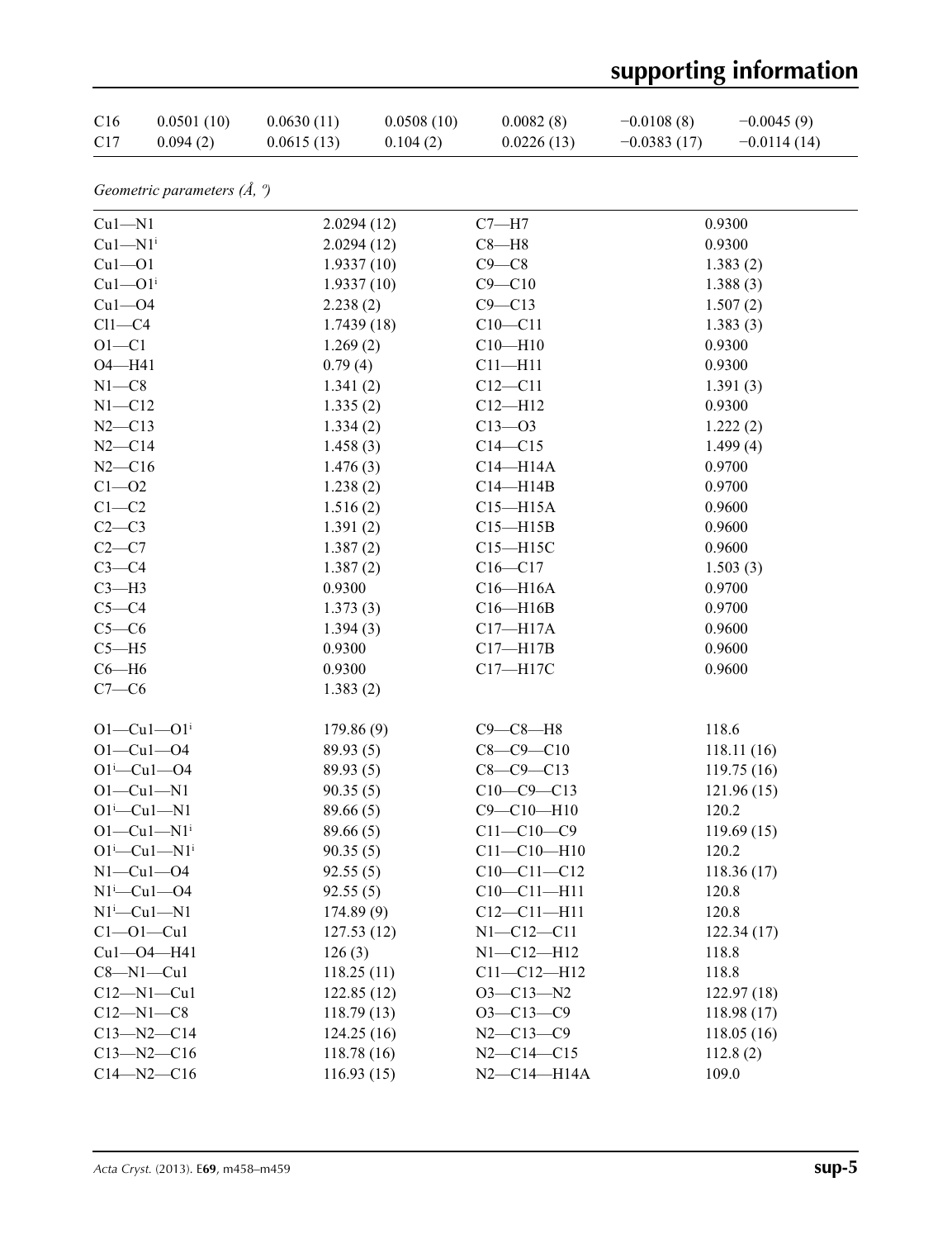| $O1 - C1 - C2$                 | 114.20(14)    | $N2 - C14 - H14B$      | 109.0         |
|--------------------------------|---------------|------------------------|---------------|
| $O2 - C1 - O1$                 | 126.72(15)    | $C15 - C14 - H14A$     | 109.0         |
| $O2 - C1 - C2$                 | 119.08(15)    | $C15-C14-H14B$         | 109.0         |
| $C3-C2-C1$                     | 119.53(15)    | H14A-C14-H14B          | 107.8         |
| $C7-C2-C1$                     | 119.85(14)    | $C14 - C15 - H15A$     | 109.5         |
| $C7-C2-C3$                     | 120.62(14)    | $C14-C15-H15B$         | 109.5         |
| $C2-C3-H3$                     | 120.9         | $C14-C15-H15C$         | 109.5         |
| $C4-C3-C2$                     | 118.15(16)    | H15A-C15-H15B          | 109.5         |
| $C4-C3-H3$                     | 120.9         | H15A-C15-H15C          | 109.5         |
| $C3-C4-C11$                    | 119.02(14)    | H15B-C15-H15C          | 109.5         |
| $C5-C4-C11$                    | 118.68(12)    | $N2 - C16 - C17$       | 112.26(19)    |
| $C5-C4-C3$                     | 122.30(16)    | $N2 - C16 - H16A$      | 109.2         |
| $C4-C5-C6$                     | 118.74(14)    | $N2 - C16 - H16B$      | 109.2         |
| $C4-C5-H5$                     | 120.6         | $C17 - C16 - H16A$     | 109.2         |
| $C6-C5-H5$                     | 120.6         | $C17 - C16 - H16B$     | 109.2         |
| $C5-C6-H6$                     | 119.8         | H16A-C16-H16B          | 107.9         |
| $C7-C6-C5$                     | 120.31(18)    | $C16 - C17 - H17A$     | 109.5         |
| $C7-C6-H6$                     | 119.8         | $C16 - C17 - H17B$     | 109.5         |
| $C2-C7-H7$                     | 120.1         | C16-C17-H17C           | 109.5         |
| $C6-C7-C2$                     | 119.87(17)    | H17A-C17-H17B          | 109.5         |
| $C6-C7-H7$                     | 120.1         | H17A-C17-H17C          | 109.5         |
| $N1 - C8 - C9$                 | 122.71(15)    | H17B-C17-H17C          | 109.5         |
| $N1-C8-H8$                     | 118.6         |                        |               |
|                                |               |                        |               |
| $O4 - Cu1 - O1 - C1$           | $-173.97(13)$ | $O1 - C1 - C2 - C7$    | $-13.2(2)$    |
| $N1 - Cu1 - O1 - C1$           | 93.48 (14)    | $O2-C1-C2-C3$          | $-12.1(2)$    |
| $N1^{i}$ - Cu1 - O1 - C1       | $-81.41(14)$  | $O2-C1-C2-C7$          | 167.34(19)    |
| $O1 - Cu1 - N1 - C8$           | 133.82(13)    | $C1-C2-C3-C4$          | 179.08(15)    |
| $O1^{i}$ -Cu $1$ -N $1$ -C $8$ | $-46.04(13)$  | $C7 - C2 - C3 - C4$    | $-0.4(2)$     |
| $O1 - Cu1 - N1 - C12$          | $-42.21(15)$  | $C1 - C2 - C7 - C6$    | $-178.40(16)$ |
| $O1^{i}$ -Cu1-N1-C12           | 137.94(15)    | $C3-C2-C7-C6$          | 1.1(3)        |
| $O4 - Cu1 - N1 - C8$           | 43.87(12)     | $C2-C3-C4-C11$         | 178.47(12)    |
| $O4 - Cu1 - N1 - C12$          | $-132.15(14)$ | $C2-C3-C4-C5$          | $-0.4(2)$     |
| $Cu1 - O1 - C1 - O2$           | $-6.0(3)$     | $C6-C5-C4-C11$         | $-178.34(14)$ |
| $Cu1 - O1 - C1 - C2$           | 174.59(9)     | $C6-C5-C4-C3$          | 0.6(3)        |
| $Cu1-M1-C8-C9$                 | $-175.86(13)$ | $C4 - C5 - C6 - C7$    | 0.1(3)        |
| $C12 - N1 - C8 - C9$           | 0.3(3)        | $C2-C7-C6-C5$          | $-0.9(3)$     |
| $Cu1 - N1 - C12 - C11$         | 175.38(16)    | $C10-C9-C8-N1$         | 0.2(3)        |
| $C8 - N1 - C12 - C11$          | $-0.6(3)$     | $C13-C9-C8-N1$         | 175.42(16)    |
| $C14 - N2 - C13 - O3$          | 179.6(2)      | $C8-C9-C10-C11$        | $-0.5(3)$     |
| $C14 - N2 - C13 - C9$          | $-0.3(3)$     | $C13-C9-C10-C11$       | $-175.56(19)$ |
| $C16 - N2 - C13 - O3$          | $-2.8(3)$     | $C8 - C9 - C13 - O3$   | $-79.9(3)$    |
| $C16 - N2 - C13 - C9$          | 177.28 (16)   | $C8 - C9 - C13 - N2$   | 100.0(2)      |
| $C13 - N2 - C14 - C15$         | $-102.9(3)$   | $C10-C9-C13-03$        | 95.1(3)       |
| $C16 - N2 - C14 - C15$         | 79.5(3)       | $C10-C9-C13-N2$        | $-85.0(2)$    |
| $C13 - N2 - C16 - C17$         | $-88.5(3)$    | $C9 - C10 - C11 - C12$ | 0.2(3)        |